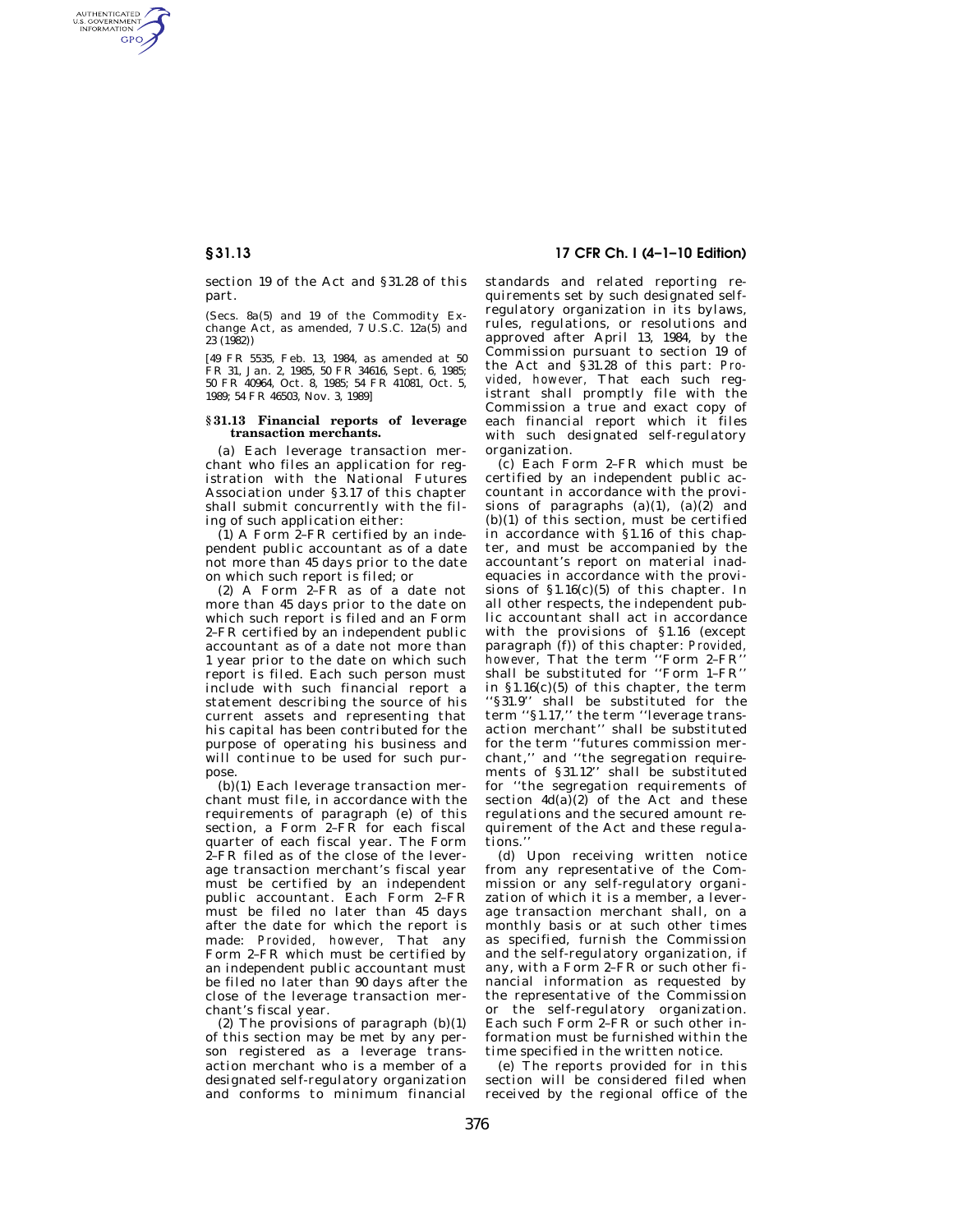## **Commodity Futures Trading Commission § 31.13**

Commission with jurisdiction over the state wherein the principal place of business of the leverage transaction merchant is located, in accordance with §140.2 of this chapter, and by the designated self-regulatory organization, if any.

(f) Each Form 2–FR filed pursuant to this section which is not required to be certified by an independent public accountant must be completed in accordance with the instructions to the form and contain:

(1) A statement of financial condition as of the date for which the report is made;

(2) A statement of changes in ownership equity for the period between the date of the most recent statement of financial condition filed with the Commission and the date for which the report is made;

(3) A statement of changes in liabilities subordinated to claims of general creditors for the period between the date of the most recent statement of financial condition filed with the Commission and the date for which the report is made;

(4) A statement of the computation of the minimum capital requirements pursuant to §31.9, a schedule of coverage requirements and coverage provided, and a schedule of segregation requirements and funds on deposit in segregation, as of the date for which the report is made; and

(5) In addition to the information expressly required, such further information as may be necessary to make the required statements and schedules not misleading.

(g) Each Form 2–FR filed pursuant to this §31.13 which is required to be certified by an independent public accountant must be completed in accordance with the instructions to the form and contain:

(1) A statement of financial condition as of the date for which the report is made;

(2) Statements of: income (loss); cash flows; changes in ownership equity; and changes in liabilities subordinated to claims of general creditors, for the period between the date of the most recent statement of financial condition filed with the Commission and the date for which the report is made: *Provided,*  *however,* That for an applicant filing pursuant to paragraph (a) of this section, the period must be the year ending as of the date of the statement of financial condition;

(3) A statement of the computation of the minimum capital requirements pursuant to §31.9, a schedule of coverage requirements and coverage provided, and a schedule of segregation requirements and funds on deposit in segregation, as of the date for which the report is made;

(4) Appropriate footnote disclosures; and

(5) In addition to the information expressly required, such further information as may be necessary to make the required statements and schedules not misleading.

(h) The statements required by paragraphs  $(g)$  (1) and (2) of this section may be presented in accordance with generally accepted accounting principles in the certified reports filed as of the close of the registrant's fiscal year pursuant to paragraph (b) of this section, or accompanying the application for registration pursuant to paragraph (a) of this section, rather than in the format specifically prescribed by these regulations: *Provided, however,* That the statement of financial condition is presented in a format as consistent as possible with the Form 2–FR and a reconciliation is provided reconciling such statement of financial condition to the statement of the computation of the minimum capital requirements pursuant to §31.9. Such reconciliation must be certified by an independent public accountant in accordance with §1.16 of this chapter.

(i) Attached to each Form 2–FR filed pursuant to this section must be an oath or affirmation that to the best knowledge and belief of the individual making such oath or affirmation the information contained in the Form 2– FR is true and correct. If the leverage transaction merchant is a sole proprietorship, then the oath or affirmation must be made by the proprietor; if a partnership, by a general partner; or, if a corporation, by the chief executive officer or chief financial officer.

(j) Any leverage transaction merchant wishing to establish a fiscal year other than the calendar year may do so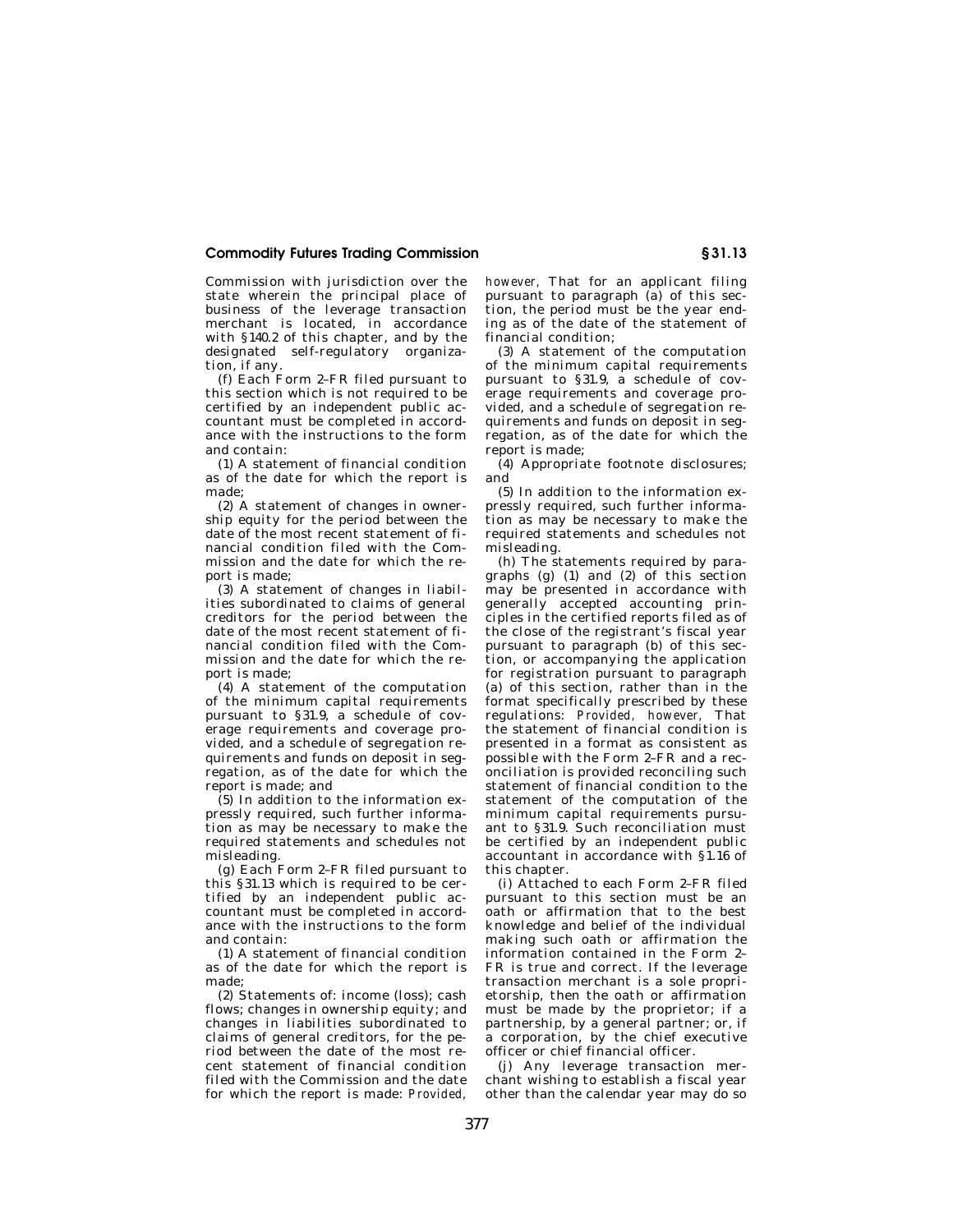# **§ 31.13 17 CFR Ch. I (4–1–10 Edition)**

by notifying the National Futures Association of its election of such fiscal year in writing, concurrently with the filing of Form 2–FR pursuant to paragraph (a) of this section, but in no event may such fiscal year end more than one year from the date of the Form 2–FR filed pursuant to paragraph (a) of this section. A leverage transaction merchant which does not so notify the National Futures Association will be deemed to have elected the calendar year as its fiscal year. A leverage transaction merchant must continue to use its elected fiscal year, calendar or otherwise, unless a change in such fiscal year is approved upon written application to the designated self-regulatory organization.

(k) In the event any leverage transaction merchant finds that it cannot file its report for any period within the time specified in paragraphs (b) or (d) of this section without substantial undue hardship, it may file with the designated self-regulatory organization an application for an extension of time to a specified date which may not be more than 90 days after the date as of which the financial report was to have been filed. The application must state the reasons for the requested extension and must contain an agreement to file the report on or before the specified date. The application must be received by the designated self-regulatory organization before the time specified in paragraphs (b) or (d) of this section for filing the report. Within 10 calendar days after receipt of the application for an extension of time, the designated self-regulatory organization shall: (1) Notify the leverage transaction merchant of the grant or denial of the requested extension; or (2) indicate that additional time is required to analyze the request, in which case the amount of time needed will be specified.

 $(l)(1)$  In the event a leverage transaction merchant finds that it cannot file its certified financial report and schedules for any year within the time specified in paragraph (b) of this section without substantial undue hardship, it may file with the designated self-regulatory organization an application for an extension of time to a specified date not more than 90 days after the date as of which the certified

financial report and schedules were to have been filed. The application must be submitted by the leverage transaction merchant and must:

(i) State the reasons for the requested extension;

(ii) Indicate that the inability to make a timely filing is due to circumstances beyond the control of the leverage transaction merchant, if such is the case, and describe briefly the nature of such circumstances;

(iii) Be accompanied by the latest available formal computation of its adjusted net capital and minimum financial requirements computed in accordance with §31.9;

(iv) Be accompanied by the latest available computation of required segregation and by a computation of the amount of leverage customer funds segregated pursuant to §31.12 as of the date of the latest available computation;

(v) Be accompanied by the latest available computation of required cover and by a computation of cover provided pursuant to §31.8 as of the date of the latest available computation;

(vi) Contain an agreement to file the report on or before the date specified by the leverage transaction merchant in the application;

(vii) Be received by the designated self-regulatory organization prior to the date on which the report is due; and

(viii) Be accompanied by a letter from the independent public accountant answering the following questions:

(A) What specifically are the reasons for the extension request?

(B) On the basis of that part of your audit to date, do you have any indication that may cause you to consider commenting on any material inadequacies in the accounting system, internal accounting controls or procedures for safeguarding customer or firm assets?

(C) Do you have any indication from the part of your audit completed to date that would lead you to believe that the firm was or is not meeting the minimum capital requirements specified in §31.9 or the cover or segregation requirements of these regulations, or has any significant financial or recordkeeping problems?